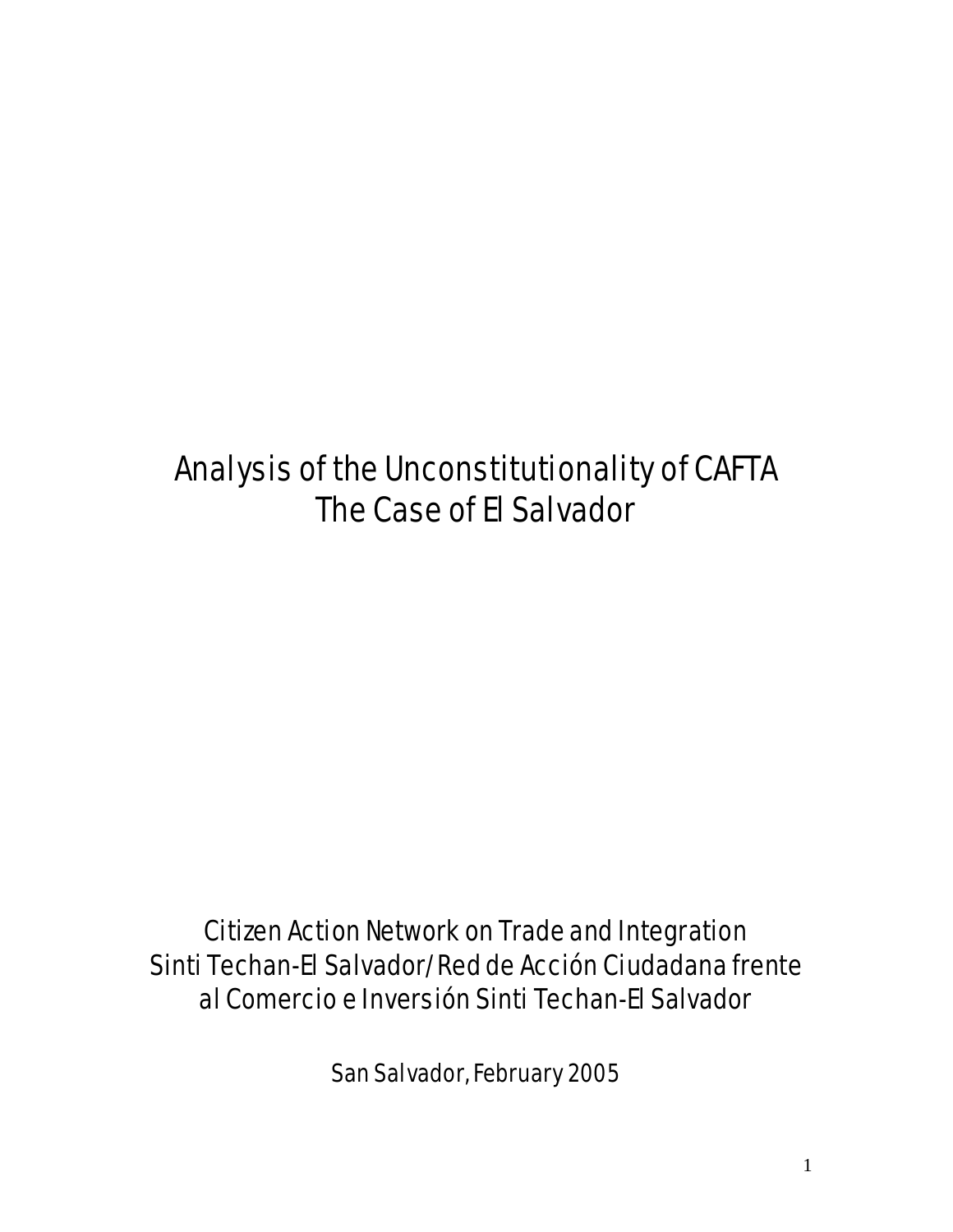#### Working Group:

Raúl Moreno, Abraham Abrego, Ligia Guevara and Danilo Flores Citizen Action Network on Trade and Integration Sinti Techan-El Salvador/ Red de Acción Ciudadana frente al Comercio e Inversión Sinti Techan-El Salvador Member of the Central American Popular Bloc and the Hemispheric Social Alliance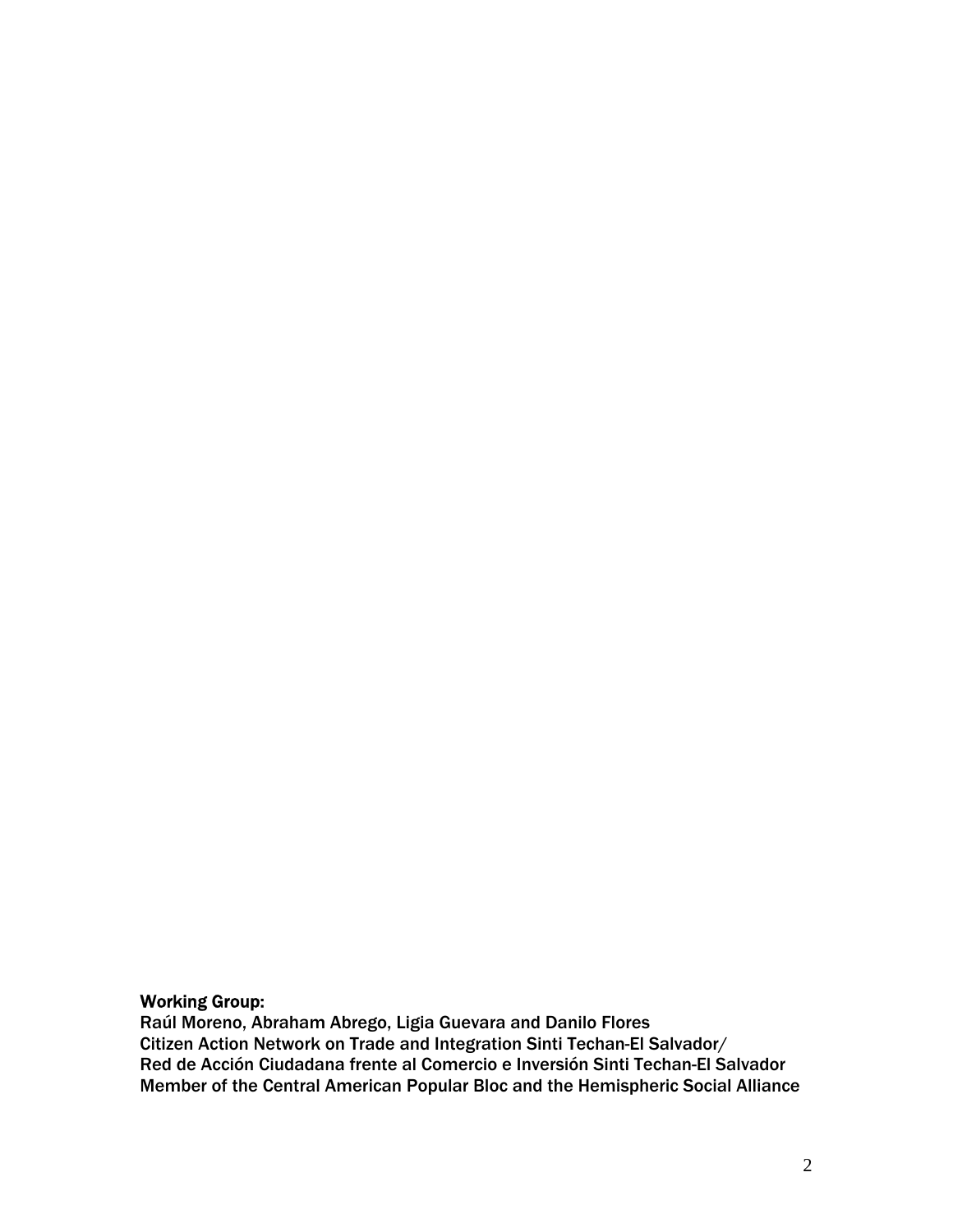#### **Contents**

- 1. Regression and lack of legal protection on labor issues
- 2. Breaking the legal framework of Central American integration
- 3. Violations of the Constitution in CAFTA's government procurement and investment rules
- 4. Violation of the principle of popular sovereignty
- 5. Loss of state obligations of international character
- 6. National Treatment and the principle of equality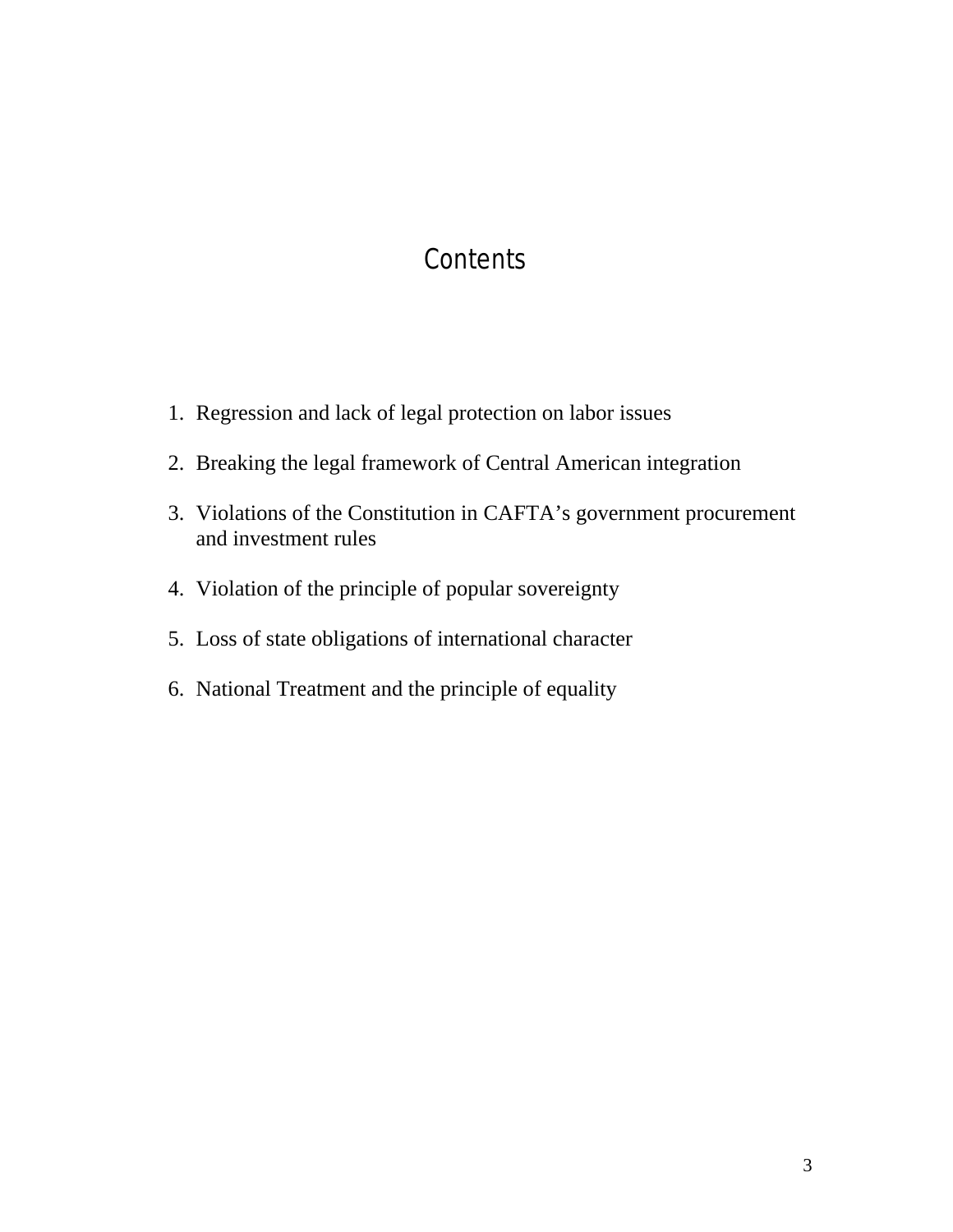#### 1. Regression and lack of protection of labor issues

Chapter 16 of CAFTA, on labor rights, has been promoted as a clause that will protect and ensure labor rights. However, on reviewing its main contents, it becomes clear that it offers a weak and regressive framework that is not consistent with the constitutional framework.

The Salvadoran Constitution recognizes the right to work in two senses: a) individual, as each worker's right, which implies a series of prerogatives and benefits (the right to a minimum wage, to the year-end bonus, to vacations and other rights considered in Article 38 of the Constitution); and b) social, as an expression of the State's obligation to employ those resources available to it to provide employment to workers and to ensure economic conditions for decent living standards.

In either of these two dimensions, it is understood that the human rights recognized by the Constitution, especially those of a social nature, should tend to expansion and greater coverage, in light of the State's main objective, which is the human person (Article 1 of the Constitution). The Constitution itself recognizes the right to the legal protections that all citizens enjoy when attempts are made to deny them these rights (Article 2 of the Constitution).

To the contrary, CAFTA's labor chapter is regressive in that it is limited to recognizing as commitments by the State Parties to only five of the rights recognized in the International Labor Organization (ILO) declarations and in the Salvadoran Constitution. CAFTA's labor chapter does not even establish restrictions on countries that have not signed or ratified the conventions considered to be fundamental by the ILO, as in the case of El Salvador, which has not ratified two key conventions (Conventions 87 and 98 on union freedom and collective bargaining).

On the other hand, the labor chapter lacks effective mechanisms for complaints on violations of those rights, much less for challenges to acts arising from the implementation of other chapters of the FTA that could result in harm to labor rights.

Likewise, in order for an issue to be considered a labor violation under the agreement, the State Party must have, *"…a sustained or recurring course of action or inaction, in a manner affecting trade between the Parties."* (Art. 16.2.1 DR-CAFTA), which, as it is ambiguous and unclear text, is subject to many interpretations. In addition, there are a series of dispositions that invalidate any attempts at complaints such as:

- (1) CAFTA establishes that each State Party has the right to exercise discretion. This is interpreted as not violating the obligation established in Art. 16.2.1 when the course of action or inaction reflects *a reasonable exercise of such discretion*.
- (2) Art. 5 of the Constitution, however, recognizes recourse to a review of the decisions of labor tribunals. It does not recognize the same recourse utilizing as a basis the contents of Chapter 16.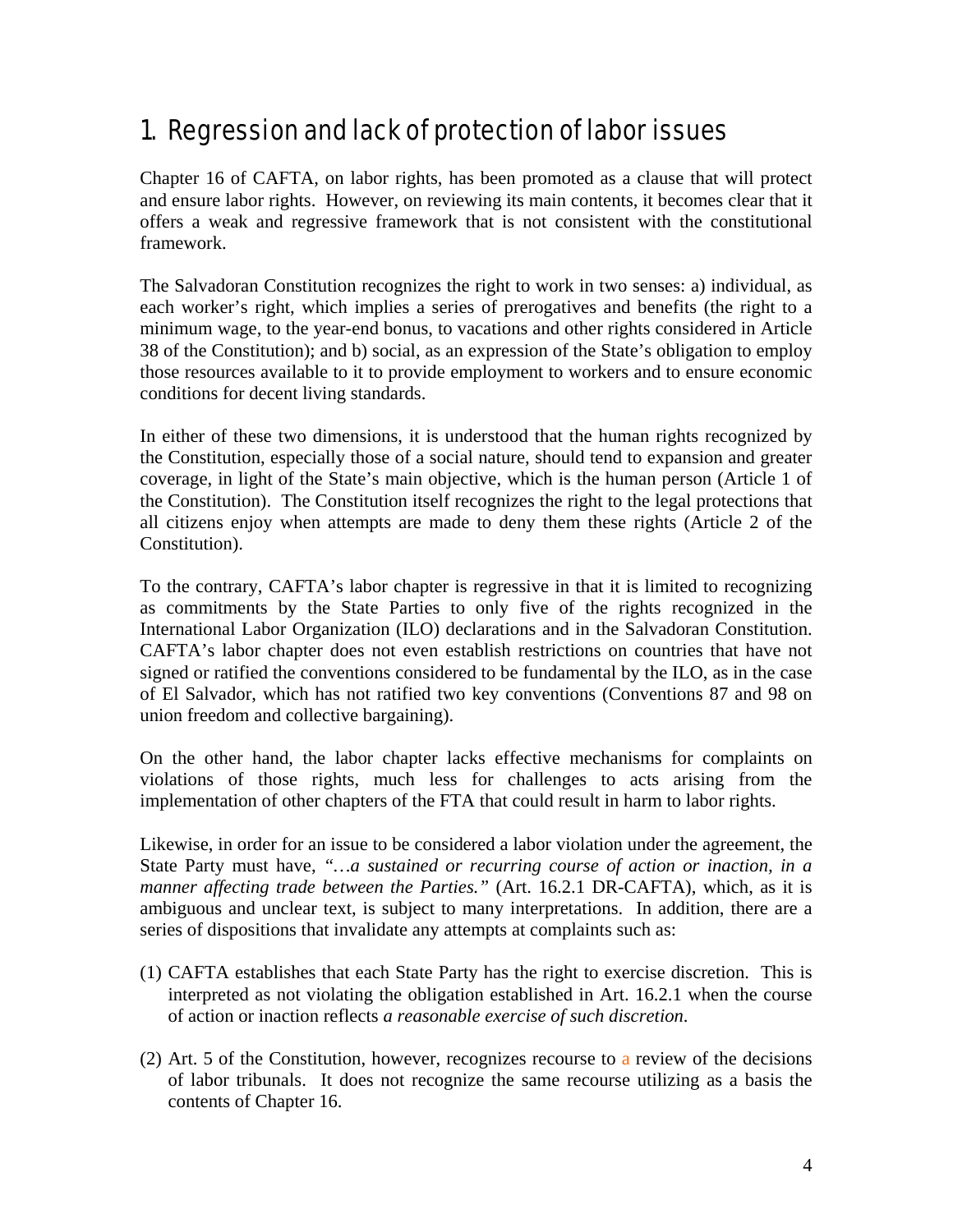- (3) CAFTA does not recognize the right of action of a State Party against another for having acted in a manner that is inconsistent with Chapter 16.
- (4) While CAFTA does establish the possibility for individuals to direct communications on their complaints to the State Parties based on Chapter 16, it leaves it to each State to resolve the matter according to its domestic procedures.
- (5) The entities responsible for matters related to violations of the Chapter and for decision making are governmental.
- (6) The Council must give its approval for an indication of a violation of the Chapter to be dealt with in a corrective procedure.

In conclusion, Chapter 16 on labor rights does not recognize or protect all rights recognized by the Constitution or international conventions, nor does it ensure protection from violations arising from CAFTA.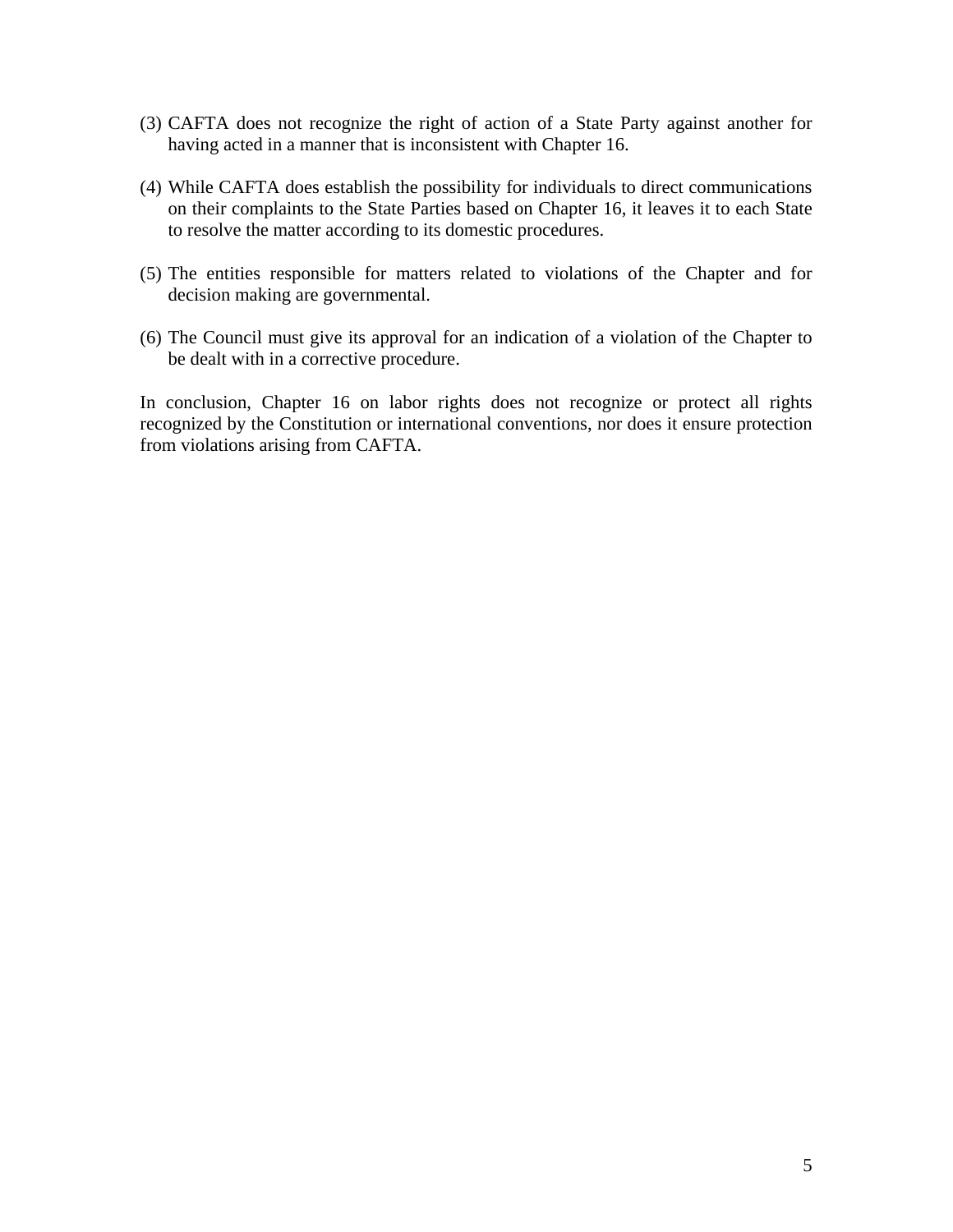### 2. Breaking the legal framework for Central American integration

Article 89 of the Salvadoran Constitution establishes that "El Salvador will encourage and promote human, economic, social and cultural integration with the American republics and especially with that of the Central American isthmus," and promotes the signing of supranational conventions and the convening of supranational organizations.

The Tegucigalpa Protocol to the Charter of the Organization of Central American States (ODECA), signed in 1991 by the Central American countries, indicates that, "The Central American Integration System is the institutional framework for Central American regional integration (Art. 2), and that "The protection, respect and promotion of human rights constitutes the fundamental basis of the Central American Integration System" (Art. 4).

The Tegucigalpa Protocol establishes the institutional framework for integration and, having been signed and ratified by the Central American countries, the countries commit to respect the principle of good faith or "pacta nun servanda" (Art. 4H of the Protocol) that obligates them to refrain from establishing, convening or adopting any measures that are contrary to the dispositions in the Protocol or that hinder compliance with the fundamental principles of the Central American Integration System or the achievement of its objectives.

Article 35 of the Protocol indicates that it prevails over any Convention, Article, or Protocol signed among the Member States, whether bilaterally or multilaterally, on matters related to Central American integration. That is to say, the legal instruments of Central American integration have precedence over others that touch those issues.

The implementation of the U.S.-Central America Free Trade Agreement entails a rupture of the legal framework for Central American integration, especially in regard to the Salvadoran Constitution, for the following reasons:

(1) Article 1.3.2 of CAFTA indicates that, for greater certainty, nothing in the agreement "*shall prevent the Central American Parties from maintaining their existing legal instruments of Central American integration, adopting new legal instruments of integration, or adopting measures to strengthen and deepen these instruments, provided that such instruments and measures are not inconsistent with this Agreement."* That is to say, that while it does not prevent the States from perfecting the instruments of integration, it does limit their powers on issues that could turn out to be inconsistent with CAFTA. This violates Art. 35 of the Protocol of Tegucigalpa, which gives preeminence to this instrument over any other.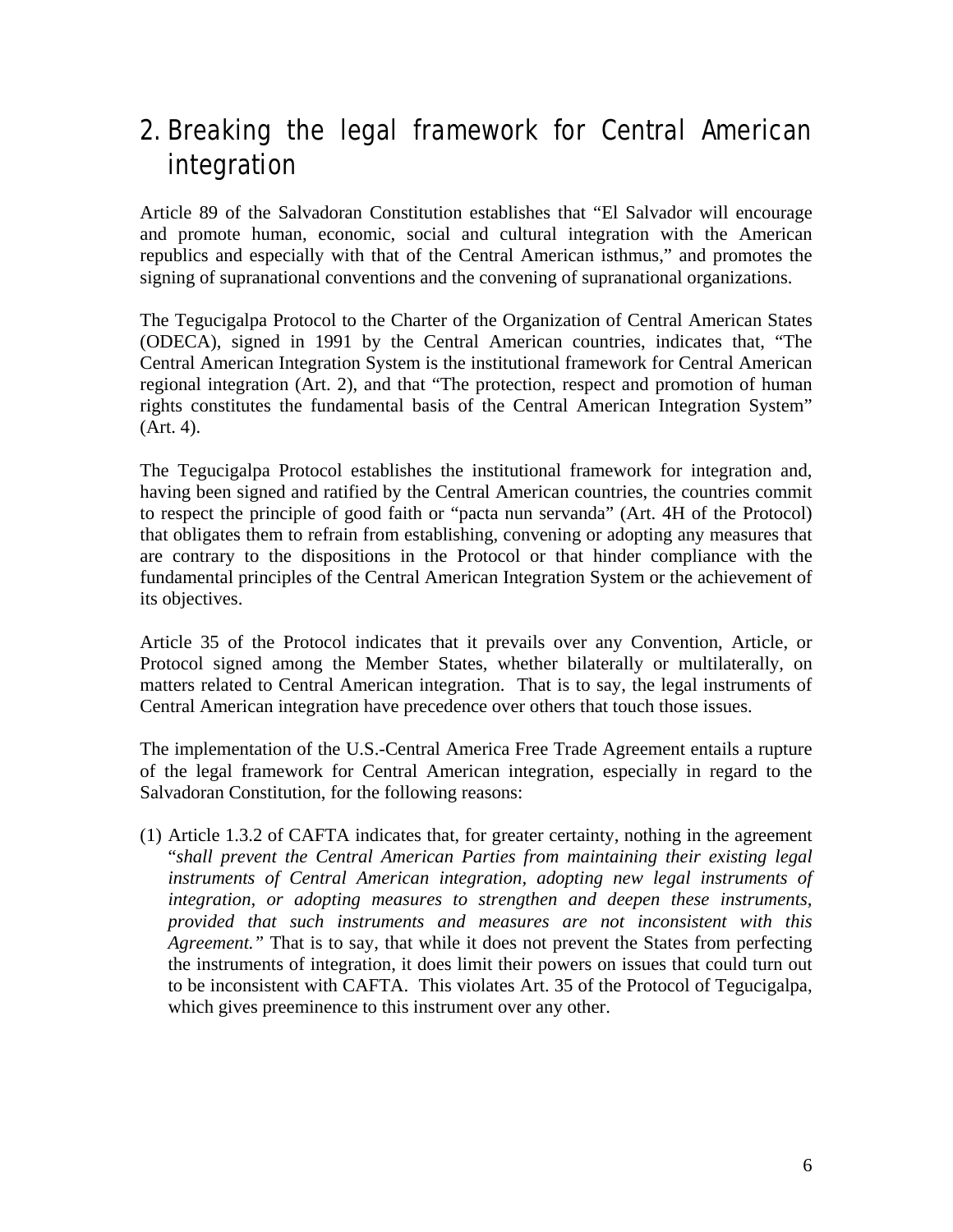- (2) As CAFTA is a treaty on investment and trade<sup>1</sup>, it is counterproductive to give it preeminence over a more general legal framework such as that relating to Central American integration. If we consider that the issues regulated by CAFTA (investment, government procurement, sanitary and phytosanitary measures, intellectual property) are issues of integration, it is logical to assume that this framework should be consistent with the general legal framework that regulates human, economic, and social aspects, beyond commercial matters. Otherwise, it would limit the ability of the Salvadoran government to comply with Art. 89 of the Constitution.
- (3) The Tegucigalpa Protocol reaffirms certain principles of Central American integration (Art. 3 of the protocol), such as the consolidation of democracy and the strengthening of its institutions, the specification of a new model of regional security or the achievement of a regional system of welfare and economic and social justice for the Central American peoples. It is doubtful that CAFTA is compatible with this framework as long as its application entails impacts that are difficult to measure on such sensitive areas as labor, environment, and health, among others, as covered in other sections of this analysis. Subordinating the legal framework for integration to CAFTA violates Art. 89 of the Constitution and Art. 35 of the Tegucigalpa Protocol, as it prevents or hinders compliance with the objectives of Central American integration.

 $\overline{a}$ 

 $<sup>1</sup>$  Among the objectives enumerated in Art. 1.2 of Chapter 1 are the following: to stimulate the expansion</sup> and diversification of trade among the Parties, to eliminate obstacles to trade, to promote conditions of fair competition, among others.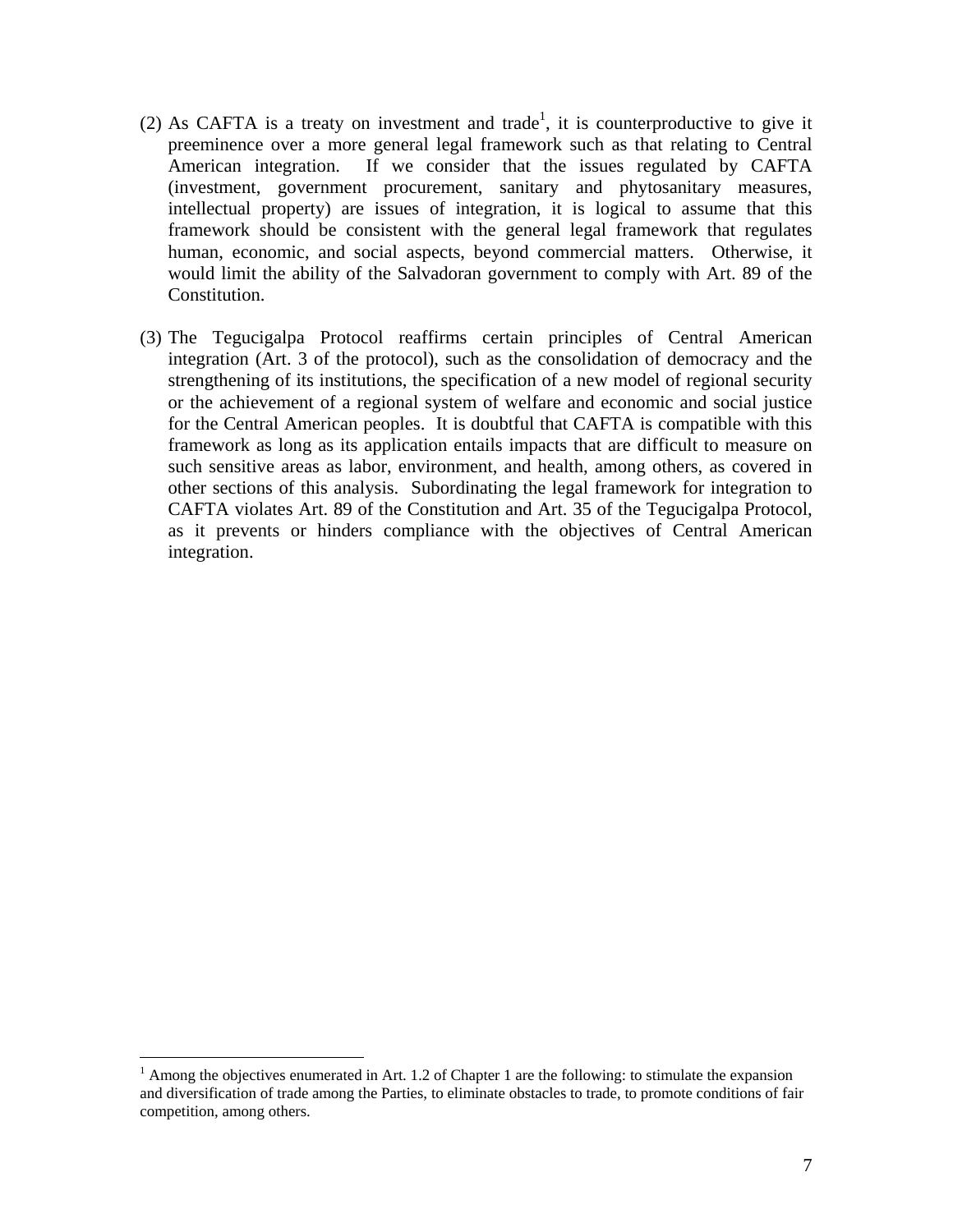### 3. Violations of the Constitution in CAFTA's government procurement and investment rules

Chapters 9 and 10 of the free-trade agreement between Central America and the United States contains provisions that violate the Constitution of El Salvador, particularly Article 2 on the right to life, Article 3 on the right to equality, Article 23 regarding freedom of contracting, Article 65 on the right to health, Article 101 regarding the State's obligation to establish an economic order that responds to principles of social justice and ensures decent living standards for human beings, Article 102 regarding protection that the State should provide for private initiative to foster growth in national wealth, Article 101, subsection 2 regarding protection of consumers' interests, and Article 145, which prohibits the ratification of treaties that affect or restrict Constitutional provisions, among others.

In the first place, the rule on non-discrimination for foreign companies contained in this and nearly all chapters of CAFTA obligates States to provide equal treatment to parties in unequal conditions. Many Salvadoran companies find themselves in a situation of extreme disparity in confronting U.S. businesses on technology, commercial and industrial matters. Under those circumstances, they will be forced to compete in a situation of frank disadvantage in public bidding for contracts to provide goods or services. This rule appears to seek to prevent recourse to discriminatory practices, but in reality it will translate into effective discrimination, based on the conditions of real inequality among many companies, a situation that will also affect peoples' rights to freely enter into contracts (Art. 101 of the Constitution). Contracting is not free when it occurs in a situation of such sharply contrasting conditions.

Second, the fact the Salvadoran government accepts the implementation of commercial practices and investment under these conditions implies its abandonment of the constitutional obligation set out in Article 102 that seeks to protect private initiative. The realization of trade and investment under conditions of inequality will condemn those businesses to possibly bankruptcy.

Third, the leeway that companies have in the area of government contracts and investments is extremely broad and covers investments related to natural resources (see definitions of investment in article 10.28 of CAFTA) or the administration of public works in contracts for public works (Art. 9.17).

In our country, it has been clearly demonstrated that privatization, whether through the sale of assets or subcontracting the provision of public services, has negatively affected the exercise of economic, social and cultural rights, since this transfer has resulted in an increase in user fees for public services, affecting the population's ability to pay, or limits to access to such essential services. We should not forget that the logic of business is centered on obtaining the greatest profits for the least possible cost, and, in fact, the definition of investment in Article 10.28 of CAFTA, refers precisely to every investor's "expectation of gain or profit".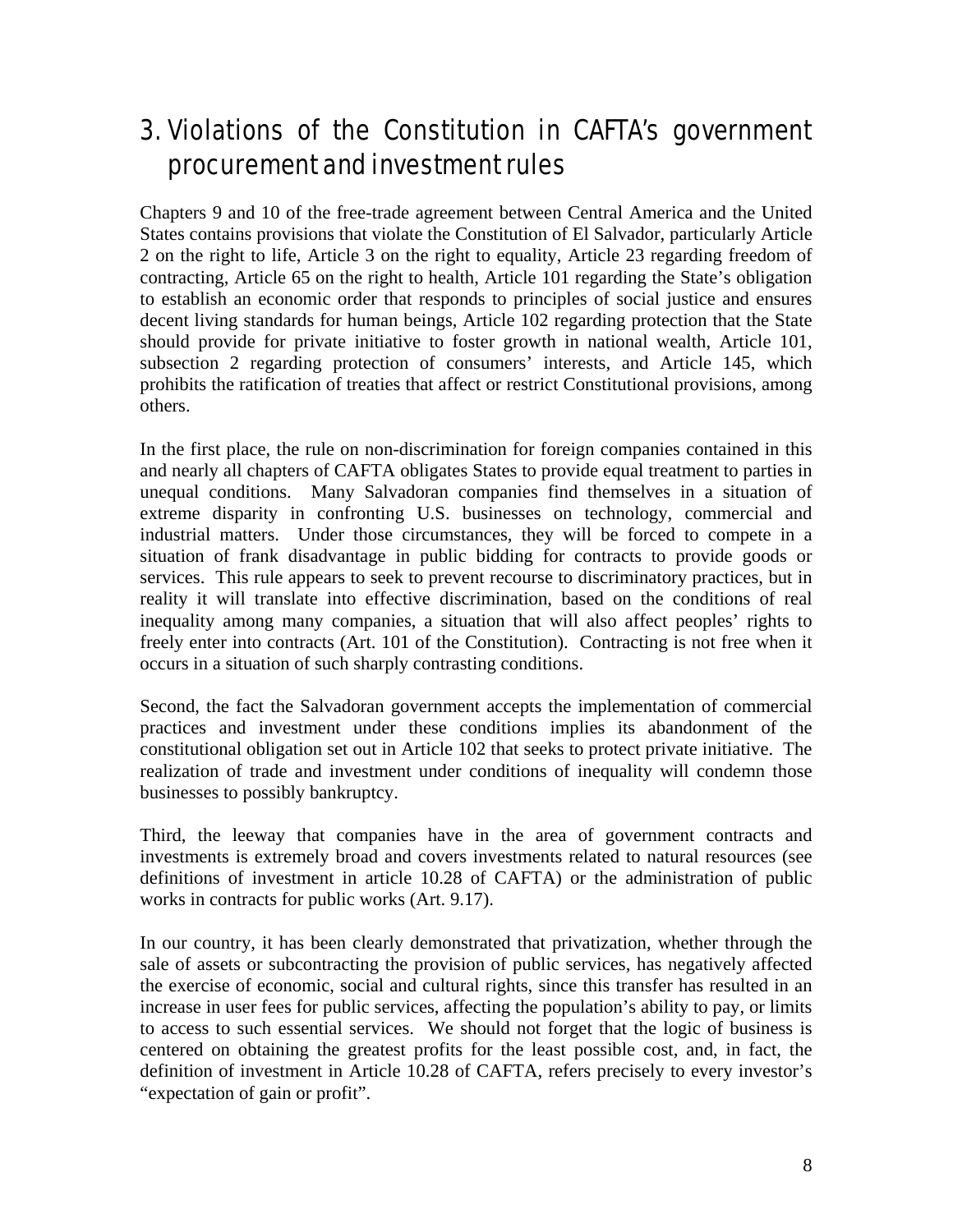In El Salvador, the risks of continuing to open the door to subcontracts for public services are enormous. For example, the privatization of potable water would worsen the already difficult situation confronting the population and would cause disastrous impacts on the right to health (Art. 65 of the Constitution) and on people's very lives (Art. 2 of the Constitution) to mention just two examples.

Finally, CAFTA, far from establishing the basis for "increasing national wealth" (Art. 102, subsection 2 of the Constitution) will expand the existing gap between the countries signing the agreement, not only from the point of view that one of the attractions for investment in the region is low wages, but also from the perspective of the prohibitions included in CAFTA, for example, that would ban technology transfer, which would make strengthening local capacities to promote national development or to increase national wealth impossible.

So, ratifying CAFTA also means infringing on Article 145 of the Constitution, which establishes the obligation not to ratify treaties that restrict or affect constitutional provisions.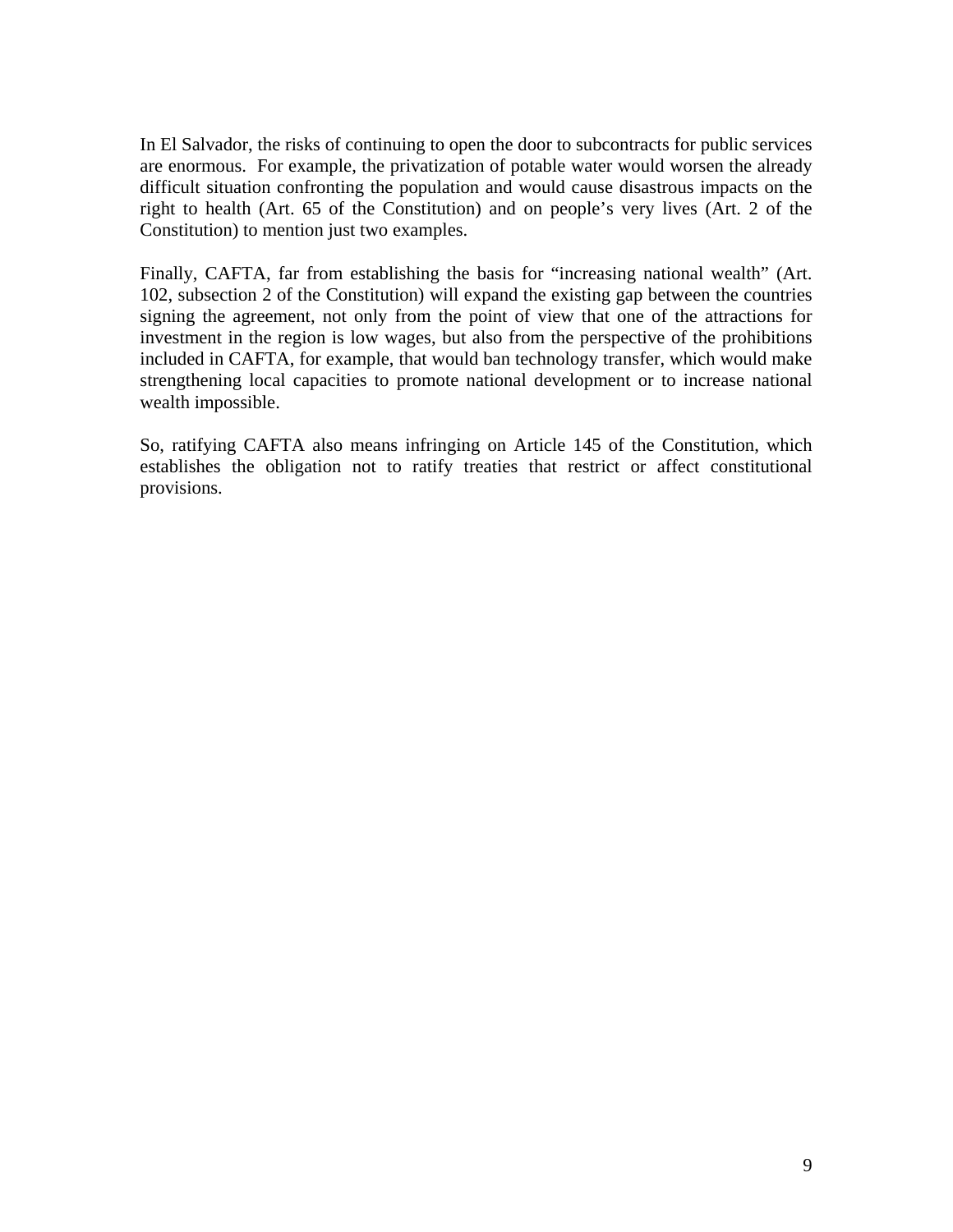## 4. Violation of the principle of popular sovereignty

The Constitution of the Republic of El Salvador, in Art. 83 literally prescribes: "El Salvador is a sovereign state. Sovereignty resides in the people and is exercised in the prescribed form and within the limits of the Constitution."

This definition means that sovereignty is the original power – (which implies that sovereign power is not dependent on any other power) and that it is superior – (which implies that the power of the state is imposed on all other powers within territorial boundaries) of the political community; from an external point of view, state sovereignty implies independence from external state powers; it is in this sense affirmed that sovereign power is exclusive.

From this perspective, the "principle of non-intervention in the internal affairs of another state" acquires particular relevance. At the level of international law – as indicated by El Salvador's Constitutional Court<sup>2</sup> -- *sovereignty encompasses full and equal legal capacity and action on the part of all states to create international obligations which respond to the coordinating character of international law;* this means that the assumption of these obligations by means of treaties, does not automatically limit external sovereignty of states, but they do become limiting when obligations of an international character are assumed which limit or restrict the arena of action of the internal sovereignty of the Salvadoran state. $3$  In other words, the State may not adopt obligations of international character that limit or restrict the only legitimate power of the state – the power of sovereignty -, to which all other powers are subordinate – be they economic, ideological, etc., of the community.

Because of the unequal nature of CAFTA, the sovereignty of disadvantaged people and states, in this case El Salvador is violated. With this normative body, the way is opened for widespread intervention in the internal affairs of these states.

An examination of the contents of CAFTA reveals the negation of the State's sovereign ability to protect its inhabitants through the creation of public policies consistent with the pursuit of the principles of justice, judicial security and the common good. To the contrary there must be congruence with the objectives and interests encompassed in the treaty, which is demonstrated in the previously cited Art 1.1 paragraph 2, where this congruence is limited to the compatibility and consistency that these policies should have with the content of the treaty.

In addition to the violation of State sovereignty by the Treaty, there was also a breach of constitutionality at the moment of ratification of CAFTA in our country. Art. 146 of the Constitution states that "*It is not permitted to conclude or ratify treaties or authorize concessions which in any way alter the form of government or injure or erode the* 

 $\overline{a}$ <sup>2</sup> Constitutional Chamber of the Supreme Court of Justice, decision on recourse of unconstitutionality,  $7$ September 1999, Ref. Inc. 3-19.

 $3\overline{7}$  September 1999 decision, Ref. Inc. 3-91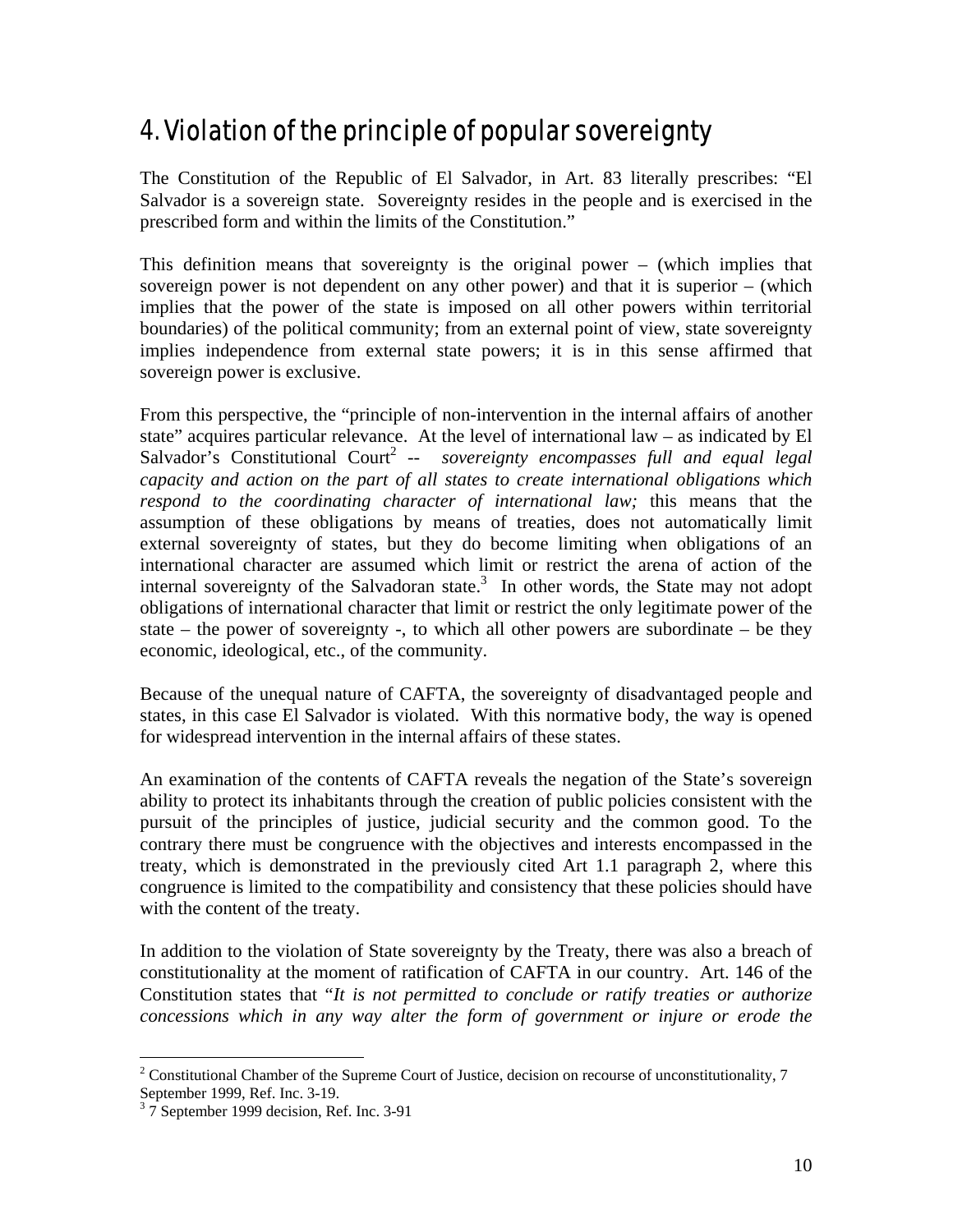*integrity of the territory, the sovereignty and independence of the Republic or the rights and fundamental guarantees of the human person"*. Therefore it can be concluded that in addition to being unconstitutional by undermining the sovereignty of the Salvadoran State, the act of ratification on the part of the National Assembly is also unconstitutional having occurred without the constitutional obligation required for execution, which is that the normative body for the treaty may not violate the constitution in any way, particularly by diminishing State sovereignty.

.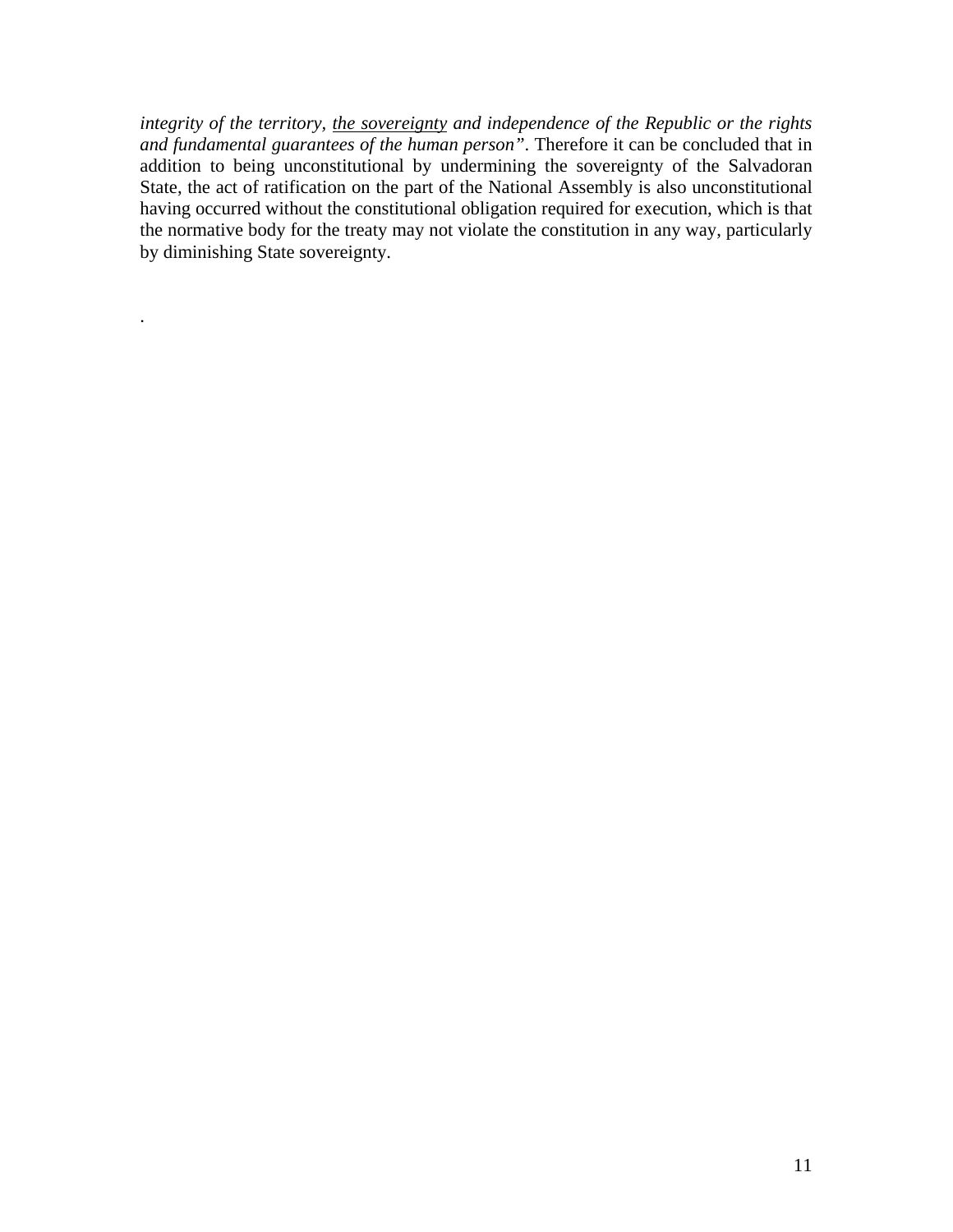#### 5. The loss of state obligations of international character

The content of CAFTA violates the order of ranking established in Article  $144 - 2$  of the Constitution in that it does not observe what is prescribed in instruments of international character which form part of International Human Rights  $Law<sup>4</sup>$  in the following areas: Art. 1 and 2 of the Declaration on Economic, Social and Cultural Rights (DESC) regarding the obligation of the state to adopt necessary measures, domestically and through international cooperation, to make progress towards full achievement of these rights and the prohibition on regression; the same obligation is also imposed on the state under Art. 26 of the American Convention on Human Rights, the "Pact of San Jose".

States must comply with obligations to respect, protection and guarantee of human rights and fundamental guarantees of the person in order to achieve full protection of these rights. In this sense Art. 144- 4 Subsection 2 of the Constitution, connected to the personal concept (concept of the individual) of the state, and Art.1 and the Preamble, from which the hermeneutic rule is derived in favor of dignity: **restrict what is limiting and expand the favorable,** not only determines the strong linkages and normative hierarchy of international human rights treaties, but also permits a normative opening toward them. In this sense it should be understood that the Constitution is transgressed in article 144-2 when the sub-constitutional norm is emitted contrary to the sense, criteria and principles contained in the international norms that develop fundamental rights; thereby violating respect for the order of ranking prescribed in the Constitution.

We should also remember that the treaties that develop fundamental rights pertaining to International Human Rights Law ratified by the country constitute a norm prior to CAFTA and therefore, according to international law the prior treaties prevail. In addition, the Constitution declares that no international treaty which is active in a country can be modified or revoked by law. In the case of CAFTA, which constitutes a new law, it may not modify or revoke the obligations of international character in the areas of human rights which the state has previously acquired. Reversal of this premise would violate the principle of the "Pact of Sun Servanda" ruling international law, and the personal principle, which governs the Constitution of the Republic of El Salvador, making it unconstitutional.

Regarding aspects of CAFTA that restrict or limit the progressive protection on the part of the state of fundamental human rights, we can say that they are particularly found in the areas of social, economic and cultural rights. These include the recognition of just five labor rights, the tacit revocation of national stipulations regarding the environment through the reduction of requirements for facilitating commerce contributing to state noncompliance with its constitutional obligation to conserve and improve management of the environment, permitting privatization of basic goods and services thereby contributing to the degradation of the environment and exacerbating the already difficult access to them,

 4 In addition, as previously mentioned, it violates provisions in international treaties related to Central American integration, such as the Tegucigalpa Protocol.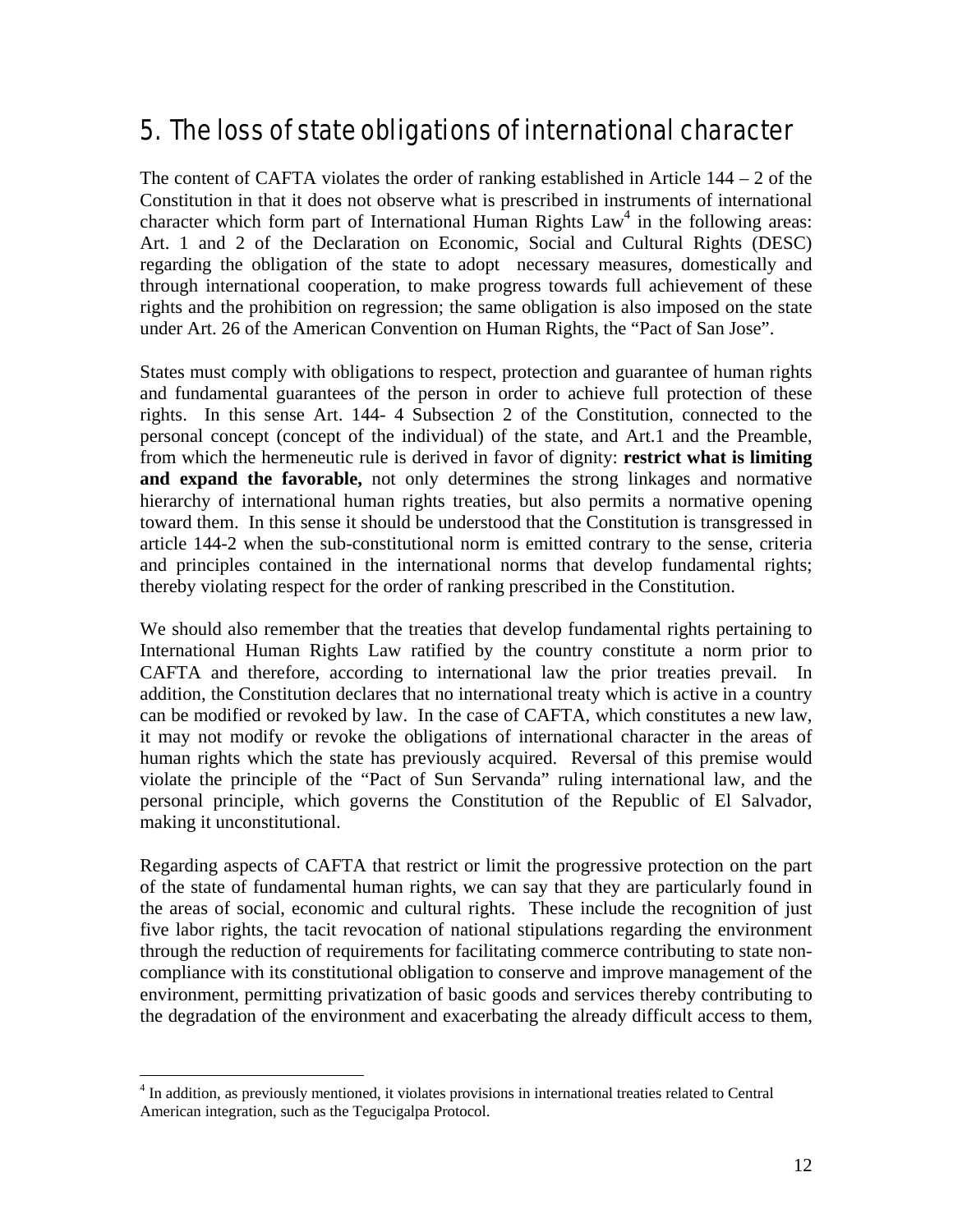which does not contribute to the capacity of the majority of the population to meet minimal standards for life – among others.